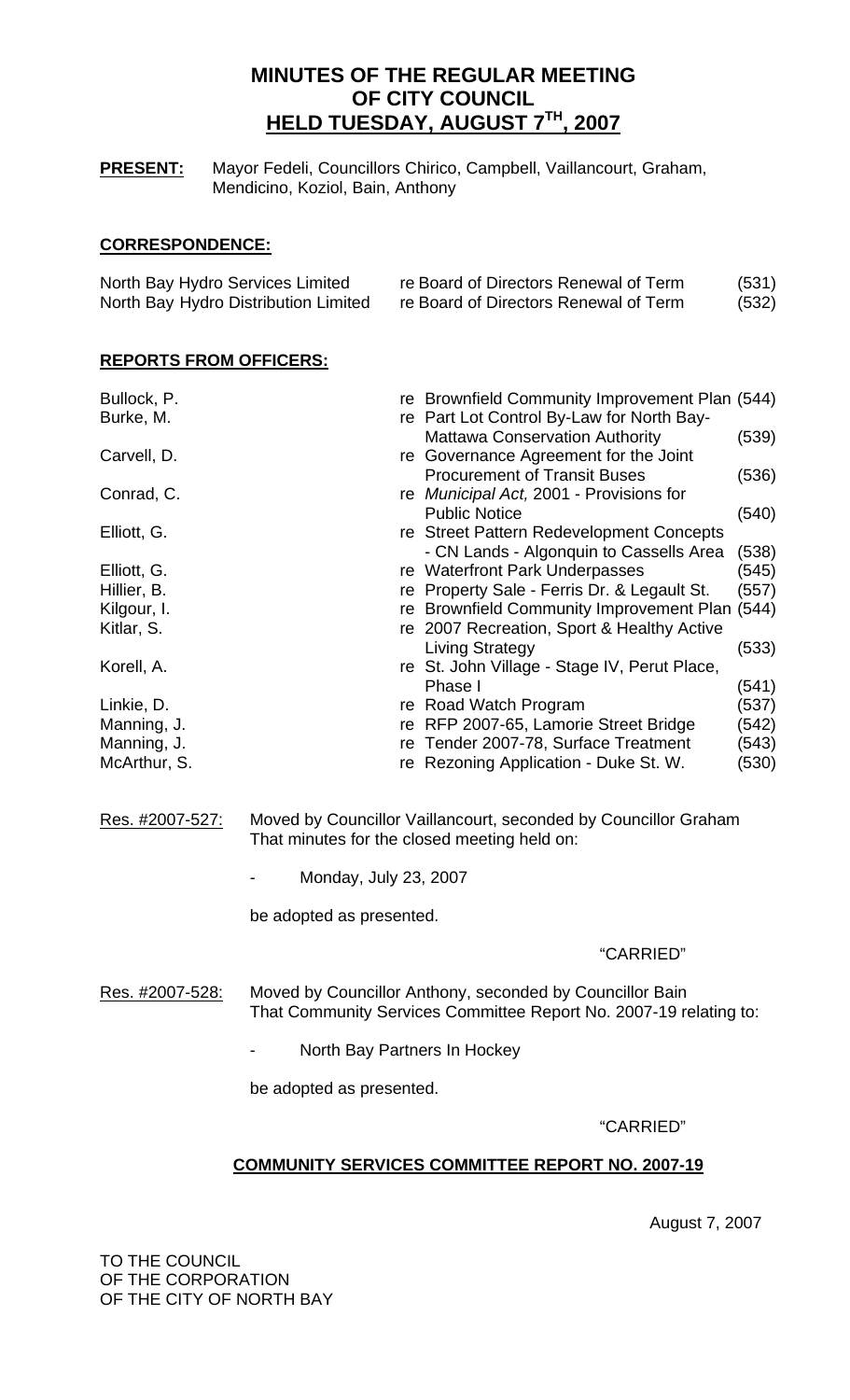Your Worship and Councillors:

The Community Services Committee presents Report No. 2007-19 and recommends:

- 1. That the North Bay Partners In Hockey recommendation concerning a Feasibility Study to determine the need for an additional ice surface be:
	- a) referred to the 2008 budget process;
	- b) include trends and demographics, and complete cost estimates for the various options; and
	- c) all possible cost sharing opportunities be explored prior to any implementation of such a study.

All of which is respectfully submitted.

ASSENTS DISSENTS ANTHONY BAIN FEDELI

- Res. #2007-529: Moved by Councillor Anthony, seconded by Councillor Bain That Community Services Committee Report No. 2007-20 relating to:
	- Request from Jack Cockerline for right-of-way access over City parkland

be adopted as presented.

"CARRIED"

# **COMMUNITY SERVICES COMMITTEE REPORT NO. 2007-20**

August 7, 2007

TO THE COUNCIL OF THE CORPORATION OF THE CITY OF NORTH BAY

Your Worship and Councillors:

The Community Services Committee presents Report No. 2007-20 and recommends:

1. That City Council deny the request by Jack Cockerline to provide an access right-ofway over City owned parkland.

All of which is respectfully submitted.

ASSENTS DISSENTS ANTHONY BAIN FEDELI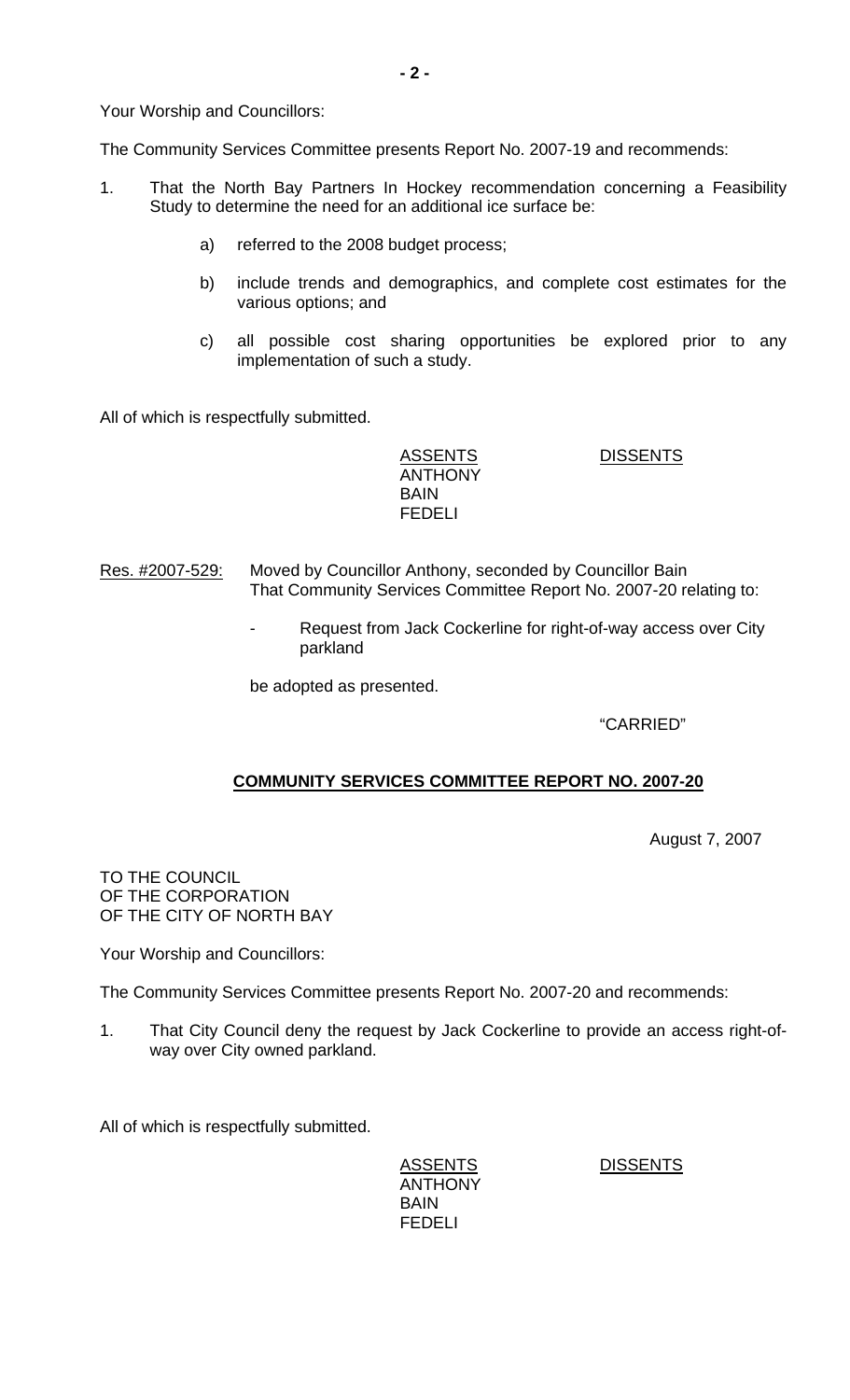Res. #2007-530: Moved by Councillor Anthony, seconded by Councillor Bain That the rezoning application by Miller & Urso Surveying Inc. on behalf of 1038634 Ontario Inc. - Duke Street West be received and referred to the Community Services Committee for a Public Meeting.

## "CARRIED"

Res. #2007-531: Moved by Councillor Chirico, seconded by Councillor Campbell That Council approve the appointment by North Bay Hydro Holdings Limited that John Gallagher's term on the Board of Directors of North Bay Hydro Services Limited be extended for a further three year term to expire June 30, 2010.

## "CARRIED"

- Res. #2007-532: Moved by Councillor Chirico, seconded by Councillor Campbell That Council approve the following appointments by North Bay Hydro Holdings Limited:
	- 1) That Carl Crewson's term on the Board of Directors for North Bay Hydro Distribution Limited be extended for a further three year term to expire June 30, 2010; and
	- 2) That Glen Weckwerth's term on the Board of Directors for North Bay Hydro Distribution Limited be extended for a further three year term to expire June 30, 2010.

## "CARRIED"

Res. #2007-533: Moved by Councillor Anthony, seconded by Councillor Bain That the report regarding the Recreation, Sport and Healthy Active Living Strategy attached to CSBU Report 2007-74, be received by Council and referred to the Community Services Committee for review and discussion.

# "CARRIED"

Res. #2007-534: Moved by Councillor Chirico, seconded by Councillor Campbell That accounts totaling \$8,652,233.88 for June 2007 be approved.

## "CARRIED"

Res. #2007-535: Moved by Councillor Campbell, seconded by Councillor Vaillancourt That accounts for Royal Bank totaling \$1,493.08 for June 2007 be approved.

## "CARRIED"

Councillor Chirico declared a conflict of interest on the above matter as he is employed by the Royal Bank of Canada.

Res. #2007-536: Moved by Councillor Anthony, seconded by Councillor Bain That Council enter into a Governance Agreement for the Joint Procurement of three (3) transit buses (1-2007; 2-2008), with the Province of Ontario represented by the Minister of Transportation for the Province of Ontario.

## "CARRIED"

Res. #2007-537: Moved by Councillor Koziol, seconded by Councillor Mendicino That 1) this matter be noted and filed; and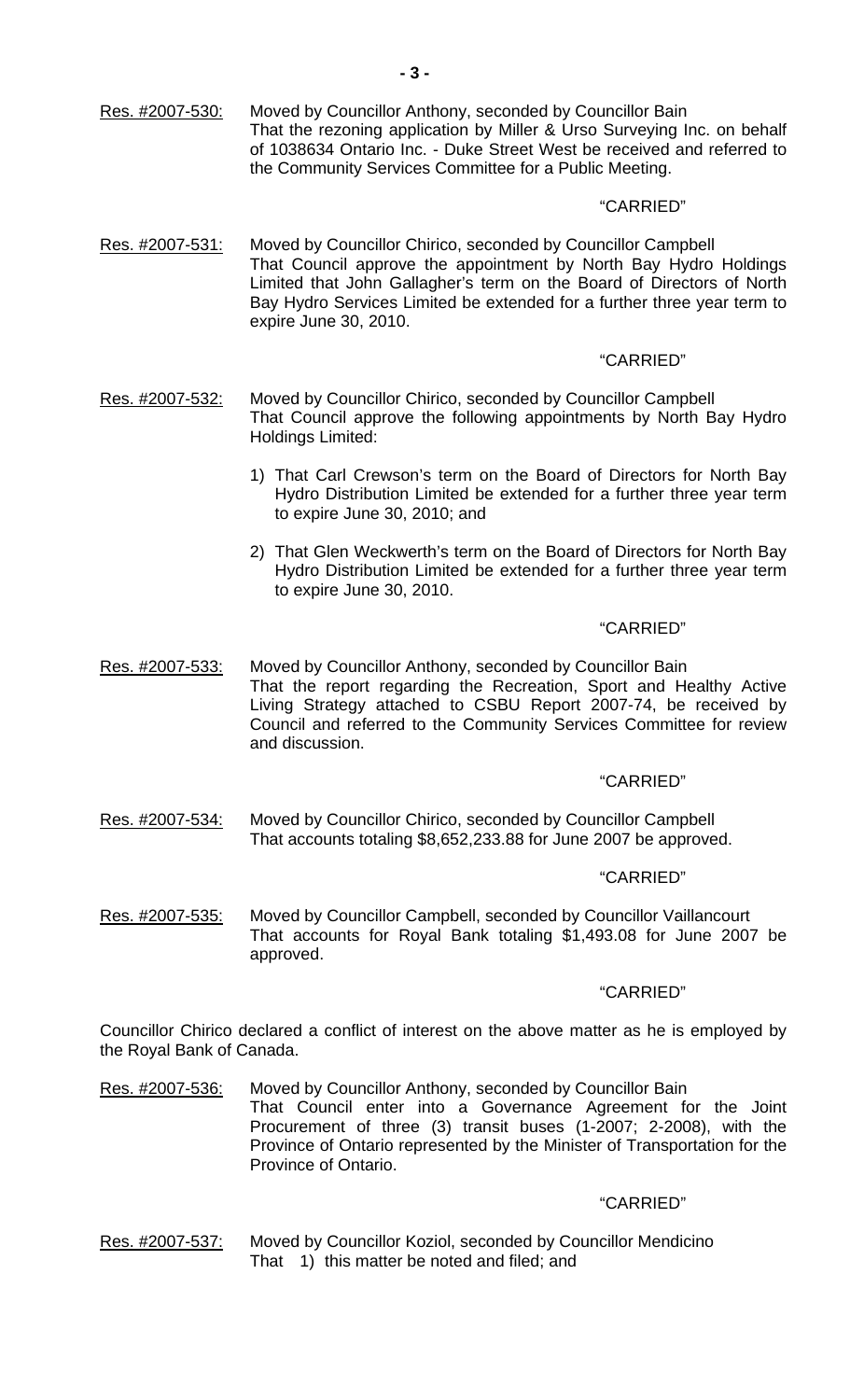2) a copy of the Road Watch information attached to CAO Report 2007-04 be forwarded to the North Bay Police Services for their consideration.

#### "CARRIED"

- Res. #2007-538: Moved by Councillor Koziol, seconded by Councillor Mendicino That Council authorize a by-law to approve:
	- 1) the proposed realignment concept of Second Avenue and Galt Street to create a common intersection with Front Street near the previous location of the CN Trestle over Front Street;
	- 2) the proposed reconnection concept of Ann Street between Cedar Street and Front Street; and
	- 3) the proposed four lane reconstruction concept of Cassells Street at the previous CN Trestle location.

## "CARRIED"

Res. #2007-539: Moved by Councillor Chirico, seconded by Councillor Campbell That Council authorize a Part Lot Control Exemption By-Law to deem Lot 262, Plan 57 as not being subject to part lot control pursuant to section 50 (7) of the *Planning Act.*

## "CARRIED"

Res. #2007-540: Moved by Councillor Chirico, seconded by Councillor Campbell That Report to Council No. CORP 2007-120 concerning procedures for public notice be received and referred to the General Government Committee for a public meeting under the *Municipal Act*.

#### "CARRIED"

- Res. #2007-541: Moved by Councillor Koziol, seconded by Councillor Mendicino
	- That 1) the City enter into a Pre-Servicing Agreement with Perut Construction Limited in a form satisfactory to the City Solicitor, for the installation of underground and above ground services in the proposed St. John Village, Stage IV Subdivision, on Perut Place, subject to the conditions laid out in Report No. EEW 2007-26 dated July 19, 2007, from the Managing Director of Engineering, Environmental Services and Works, Alan Korell, P. Eng;
		- 2) funds in the amount of \$20,747.00 plus GST be made available from the City's Completed Capital Works Reserve Fund to pay for the City's share of the oversizing for the storm sewer works on Perut Place; and
		- 3) funds be identified in the City's 2008 Five Year Capital Budget for the reconstruction of the Trout Lake Road at Giroux Street intersection in conjunction with the Phase II Perut Place subdivision.

#### "CARRIED"

- Res. #2007-542: Moved by Councillor Koziol, seconded by Councillor Mendicino
	- That 1) North Bay City Council approve a contract be awarded to Earth Tech Canada Inc. in the amount of \$97,647.20 (GST included), for a Life-Cycle Assessment and Cost Benefit Analysis of the Lamorie Street Bridge; and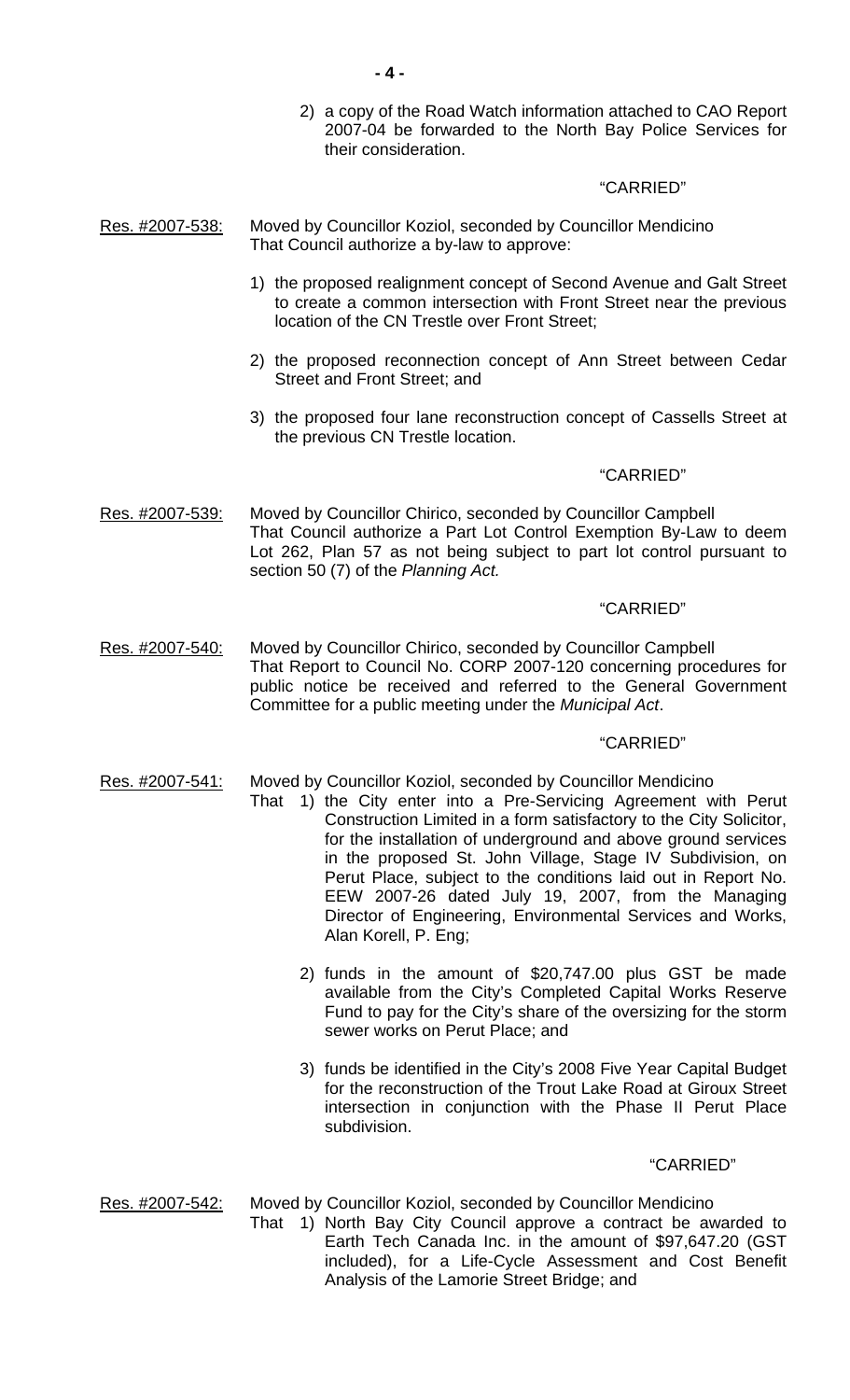2) the City Clerk be authorized to present a Capital By-Law to authorize the project with a net debenture cost of \$100,000.00.

### "CARRIED"

Res. #2007-543: Moved by Councillor Koziol, seconded by Councillor Mendicino That North Bay City Council approve a contract be awarded to Miller Paving Ltd. in the estimated amount of \$239,850.00 (GST extra), for the surface treatment of various roads on an as and when requested basis.

#### "CARRIED"

#### Res. #2007-544: Moved by Councillor Anthony, seconded by Councillor Bain

- That 1) the City of North Bay Official Plan be amended to support the development of Brownfield Community Improvement Plans;
	- 2) a Brownfields Community Improvement Plan be developed for lands as identified in Report CSBU 2007-72 being lands rimming the CWF Park and North Bay Waterfront/Central Business District and having been impacted by former railway uses at an upset cost of \$50,000;
	- 3) the Brownfield Community Improvement Plan preparation be co-ordinated by the Managers of Planning Services and Environmental Services;
	- 4) approval be granted to fund \$25,000 for the development of the plan from the Design Work Capital Program line 7a (HTE2735RD); and
	- 5) an application be made to the Rural Economic Development program for a grant for \$25,000 to cover eligible costs related to hiring a consultant for the project.

## "CARRIED"

Res. #2007-545: Moved by Councillor Koziol, seconded by Councillor Mendicino

- That 1) Northland Engineering be retained sole sourced to complete the project approvals and coordination to tender the Underpasses Project for a negotiated fee of \$60,000.00 plus taxes per their letter of July 17, 2007;
	- 2) the City Engineer issue a Request for Proposal for an engineering consultant for contract administration and inspection services for the Underpasses Project;
	- 3) the Chief Financial Officer include an increase in the Waterfront Underpasses project funding of \$250,000.00 in 2008, and adjust the 2008 Capital Budget forecast to maintain current funding target levels; and
	- 4) the final waterfront project for all remaining works to complete the park grading, storm sewers, parking lots, environmental monitoring, and Oak Street reconstruction be referred to the 2008 Capital Budget deliberations.

"CARRIED"

Res. #2007-546: Moved by Councillor Chirico, seconded by Councillor Campbell That the following by-laws be read a first and second time:

> By-Law No. 2007-175 to authorize the Rural Roadway Reconstruction Program.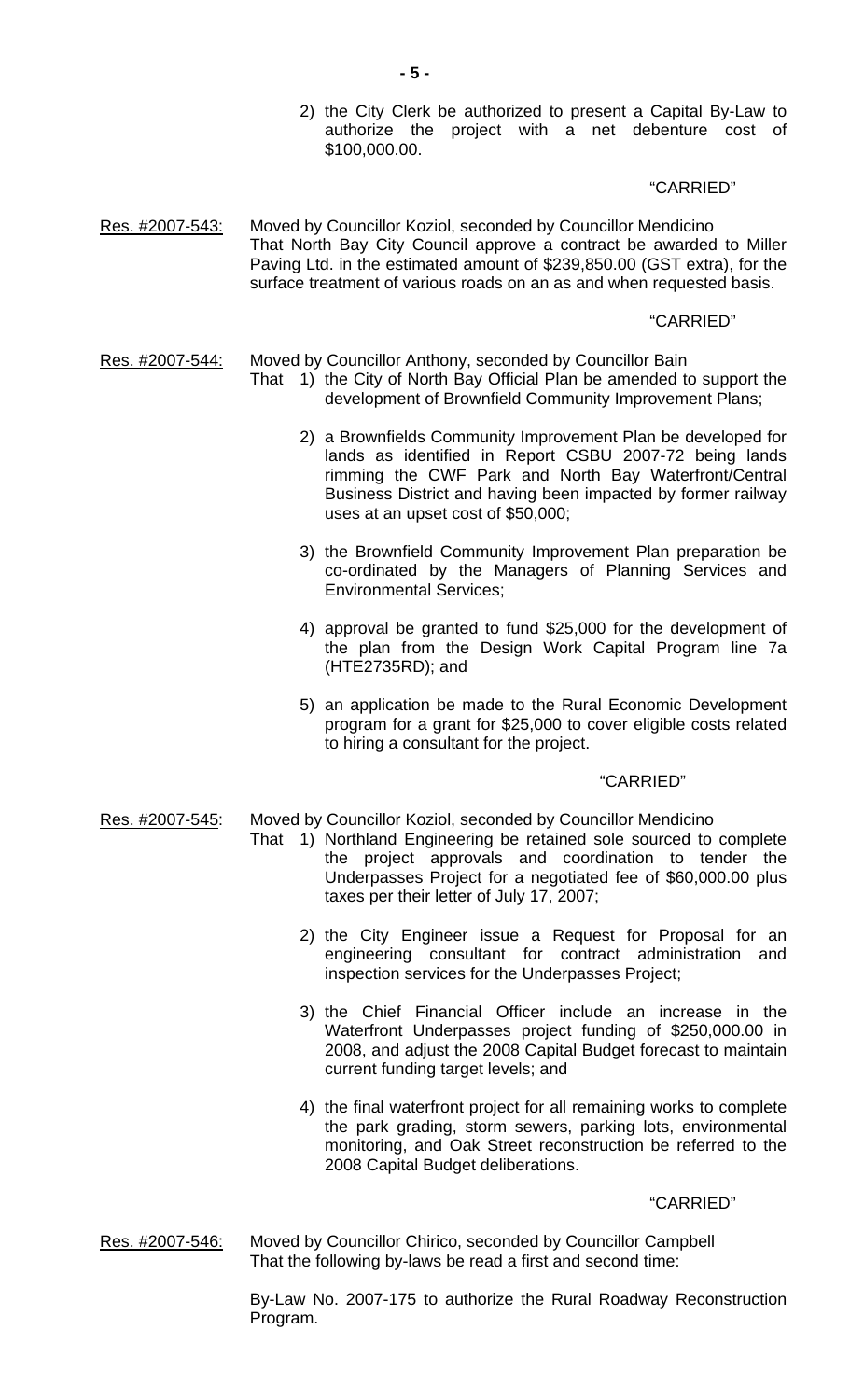By-Law No. 2007-176 to execute an Agreement with Ontario Realty Corporation relating to the North Bay Court House.

 By-Law No. 2007-178 to authorize the Purchase of Land from Conseil Scolaire Catholique Franco-Nord (Algonquin Avenue at Jane Street).

## "CARRIED"

Res. #2007-547: Moved by Councillor Chirico, seconded by Councillor Campbell That the following by-laws be read a third time and passed:

> By-Law No. 2007-175 to authorize the Rural Roadway Reconstruction Program.

> By-Law No. 2007-176 to execute an Agreement with Ontario Realty Corporation relating to the North Bay Court House.

 By-Law No. 2007-178 to authorize the Purchase of Land from Conseil Scolaire Catholique Franco-Nord (Algonquin Avenue at Jane Street).

#### "CARRIED"

Res. #2007-548: Moved by Councillor Anthony, seconded by Councilor Bain That the following by-law be read a first and second time:

> By-Law No. 2007-168 to amend By-Law No. 2007-07 (By-Law to Regulate the Administration of Building Permits).

#### "CARRIED"

Res. #2007-549: Moved by Councillor Anthony, seconded by Councillor Bain That the following by-law be read a third time and passed:

> By-Law No. 2007-168 to amend By-Law No. 2007-07 (By-Law to Regulate the Administration of Building Permits).

#### "CARRIED"

Res. #2007-550: Moved by Councillor Koziol, seconded by Councillor Mendicino That the following by-laws be read a first and second time:

> By-Law No. 2007-169 to amend By-Law No. 2005-03 being a By-Law to Control the Use of Pesticides in the City of North Bay.

> By-Law No. 2007-177 to authorize the Execution of an Agreement with Rainbow Concrete Industries Limited relating to the Supply of Ready Mix Concrete.

> By-Law No. 2007-179 to authorize the Execution of a Subdivision Pre-Servicing Agreement with Perut Construction Limited relating to Perut Place, Phase I.

## "CARRIED"

Res. #2007-551: Moved by Councillor Koziol, seconded by Councillor Mendicino That the following by-laws be read a third time and passed:

> By-Law No. 2007-169 to amend By-Law No. 2005-03 being a By-Law to Control the Use of Pesticides in the City of North Bay.

> By-Law No. 2007-177 to authorize the Execution of an Agreement with Rainbow Concrete Industries Limited relating to the Supply of Ready Mix Concrete.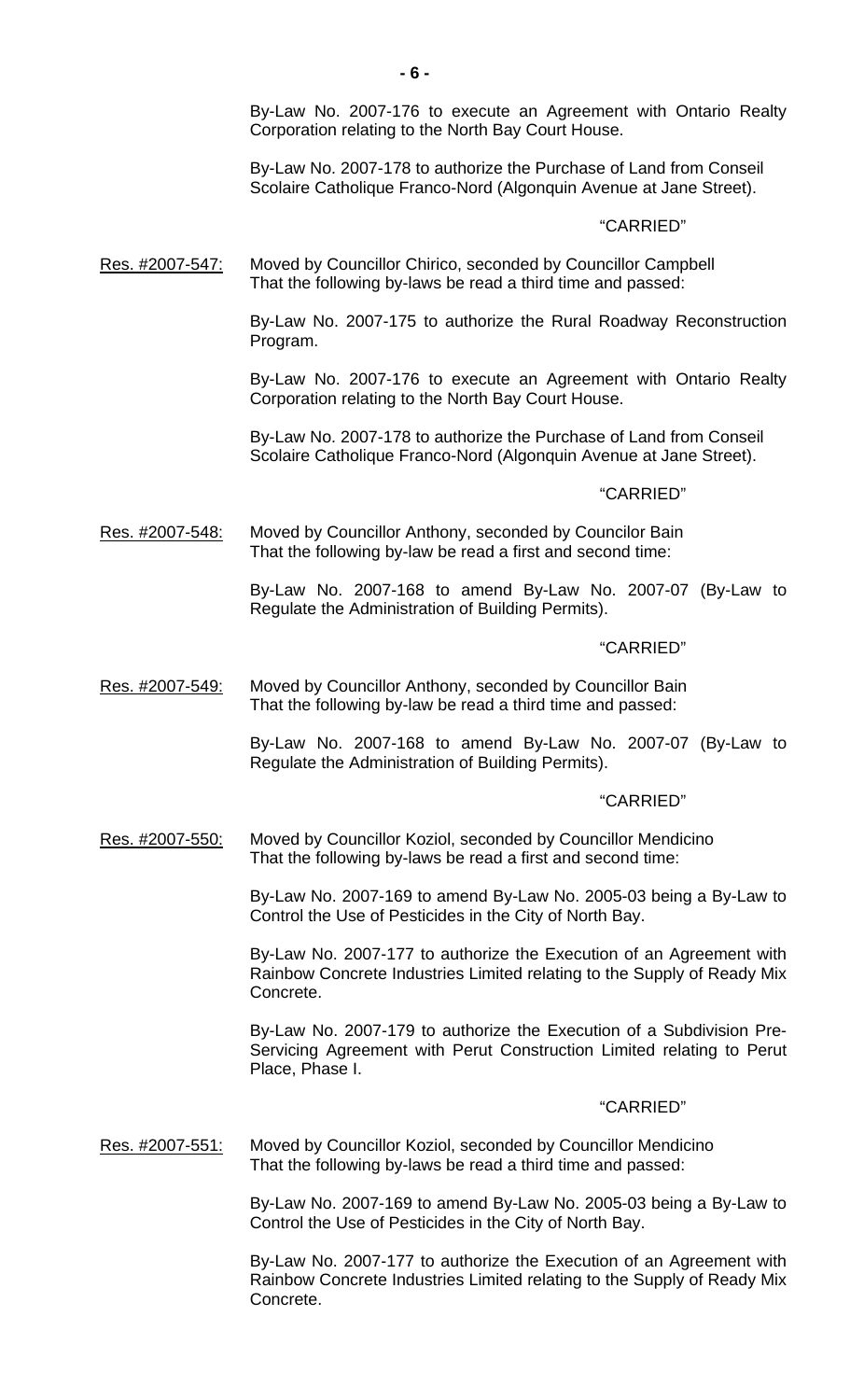By-Law No. 2007-179 to authorize the Execution of a Subdivision Pre-Servicing Agreement with Perut Construction Limited relating to Perut Place, Phase I.

#### "CARRIED"

Res. #2007-552: Moved by Councillor Chirico, seconded by Councillor Vaillancourt **WHEREAS** the Province of Ontario has experienced a significantly increased demand for shared services to meet public safety needs;

> **AND WHEREAS** these increased demands for shared services are the result of public safety requirements beyond the normal and anticipated capacity of any given police service;

> **AND WHEREAS** a constant and unified approach to mutual aid and operational assistance is necessary to meet these increased demands;

> **AND WHEREAS** police leaders in Ontario recognize the need for multiservice preparedness and cooperation for all significant demands, including but not limited to, political, legal, social and environmental exigencies;

> **AND WHEREAS** the Ontario Association of Chiefs of Police has called on the Provincial and/or Federal Government, as the case may be, to support financially police service engaged directly or indirectly with public safety requirements beyond the capacity of police services requiring assistance;

> **THEREFORE BE IT RESOLVED THAT** the Council of the City of North Bay supports the Ontario Association of Chiefs of Police call on the Provincial and/or Federal Government, as the case may be, to support financially police service engaged directly or indirectly with public safety requirements beyond the capacity of police services requiring assistance;

> **BE IT FURTHER RESOLVED THAT** a copy of this resolution in support be forwarded to the Ontario Association of Chiefs of Police, Dalton McGuinty (Premier of Ontario), Monte Kwinter (Minister of Community Safety and Correctional Services), the Leaders of the Opposition, Monique Smith (MPP for Nipissing), Anthony Rota (MP for Nipissing-Timiskaming), the Association of Municipalities of Ontario, the Federation of Northern Ontario Municipalities and the North Bay Police Services Board.

## "CARRIED"

Res. #2007-553: Moved by Councillor Chirico, seconded by Councillor Vaillancourt **WHEREAS** police organizations across Ontario having Court Houses within their jurisdiction have experienced continuous growing expenditures relative to the costs associated with providing security for those facilities;

> **AND WHEREAS** these costs have grown dramatically and today represent an estimated five percent of police budgets;

> **AND WHEREAS** the *Police Services Act* provides the Chief of Police with legislative responsibility to determine the level of court security after consultation with the local Court Security Committee;

> **AND WHEREAS** employees of the Ministry of the Attorney General working in these facilities are utilizing the Ministry of Labour to demand increased security levels within the Court Houses;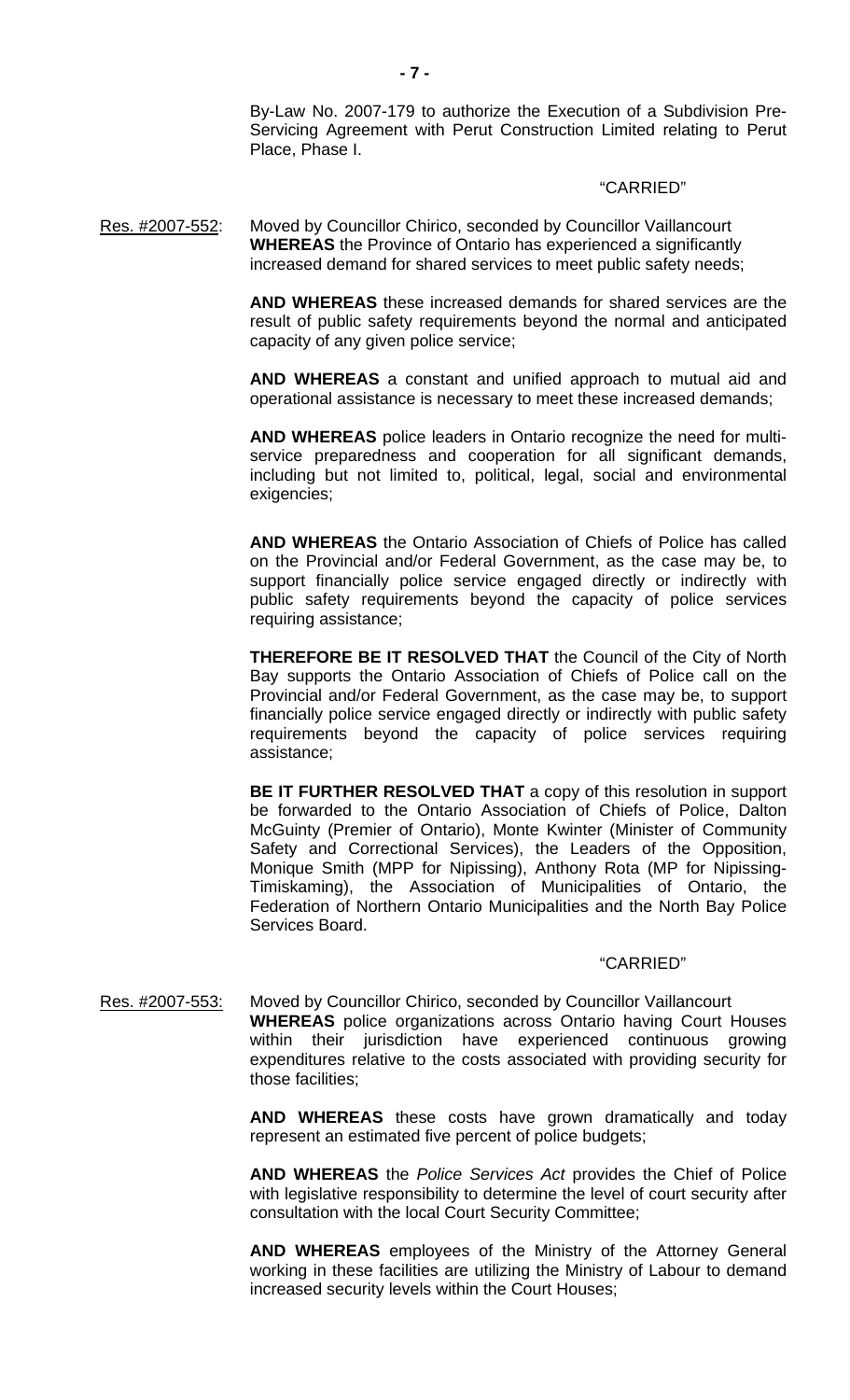**AND WHEREAS** local Court Advisory Committees established pursuant to the Adequacy Standard Regulation – 03/99 of the *Police Services Act* are demanding increased levels of security without regard or responsibility for police budgets;

**AND WHEREAS** the core functions for police as established by the *Police Services Act* do not include court security as a core function;

**AND WHEREAS** police and municipalities in Ontario have, for many years, called on the Government of Ontario to assume its responsibilities for funding court security costs;

**AND WHEREAS** the Ontario Association of Chiefs of Police has again called upon the Province of Ontario to take immediate steps to provide financial assistance to police services to address these growing fiscal concerns and to assume full responsibility for the provision of court security;

**THEREFORE BE IT RESOLVED THAT** the Council of the City of North Bay supports the Ontario Association of Chiefs of Police call upon the Province of Ontario to take immediate steps to provide financial assistance to police services to address these growing fiscal concerns and to assume full responsibility for the provision of court security;

**BE IT FURTHER RESOLVED THAT** a copy of this resolution in support be forwarded to the Ontario Association of Chiefs of Police, Dalton McGuinty (Premier of Ontario), Greg Sorbara (Minister of Finance), Monte Kwinter (Minister of Community Safety and Correctional Services), the Leaders of the Opposition, Monique Smith (MPP for Nipissing), the Association of Municipalities of Ontario, the Federation of Northern Ontario Municipalities and the North Bay Police Services Board.

#### "CARRIED"

Res. #2007-554: Moved by Councillor Chirico, seconded by Councillor Vaillancourt **WHEREAS** public confidence in our police services is dependant upon maintaining the trust of the public they serve;

> **AND WHEREAS** maintaining that trust is dependant upon all police officers adhering to the highest standards of public confidence;

> **AND WHEREAS** we recognize and support that the law must protect our police officers in the good faith performance of their duties;

> **AND WHEREAS** it was never intended that such protection would shield police officers from the consequences of serious criminal conduct not related to the performance of their duties;

> **AND WHEREAS** the public has a reasonable expectation that a member of a police service who is unable to perform the duties for which they are appointed by virtue of the fact that they are in custody will not be paid for duties they are unable to perform;

> **AND WHEREAS** the Ontario Association of Chiefs of Police has called upon the Government of Ontario to amend the *Police Services Act* to allow for the suspension without pay of police officers charged with serious *Criminal Code of Canada, Controlled Drug Substances Act*, and other federal offences not related to their performance of duty and to allow Chiefs of Police to suspend without pay police officers charged with offences and held in custody or when subject to a Judicial Interim Release order with such conditions that prevent the officer from carrying out the duties of a Police Officer;